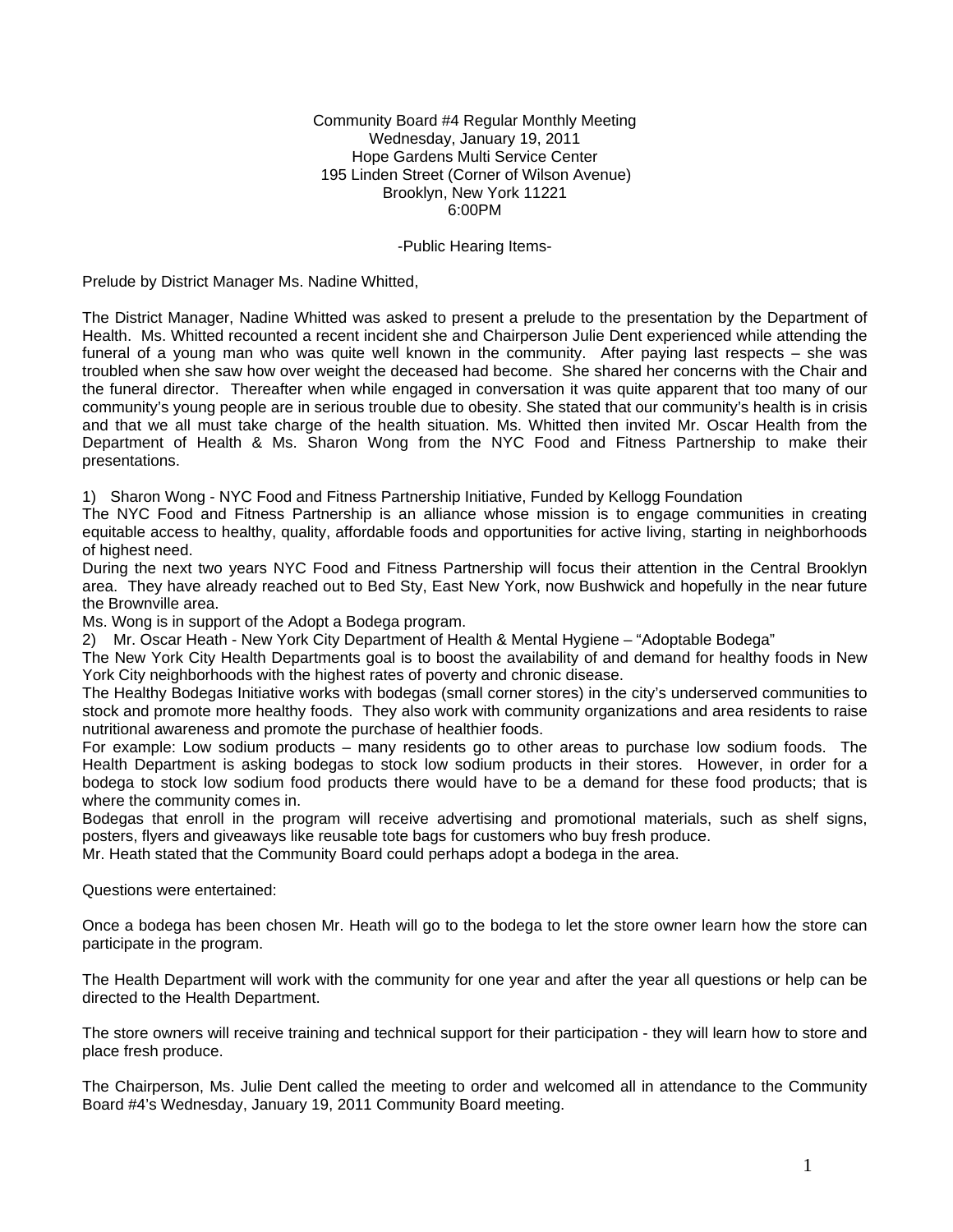The Chairperson asked the District Manager, Ms. Nadine Whitted call the first roll. **Roll Call:** 30 members present constituting a quorum.

The Chairperson asked for the acceptance of the agenda with any necessary corrections. The agenda was accepted by Ms. Mary McClellan and seconded by Mr. William Harris. All members present were in favor.

The Chairperson asked for the acceptance of the previous month's minutes with any necessary corrections. The previous month's minutes was accepted by Ms. Iluminda Belardo and seconded by Rev. Grace Aytes. All members present were in favor.

## **Chairperson's Report:**

The Chairperson, Ms. Dent welcomed all to the first Community Board Meeting for the New 2011 Year. The Board is looking forward to a very productive and fruitful year as it plans for the future of the community.

The Chairperson then asked that the Elected Officials and/or their representatives to introduce themselves and to give out their respective addresses and telephone numbers.

- 1) Roy Sawyer Assemblyman Darryl Towns, 840 Jamaica Avenue, 718-235-5627
- 2) Karen Cherry Congressman Ed Towns, 104-08 Flatlands Avenue Office, 718-272-1175 cell # 718-309- 9755
- 3) Alejandro Echeverri Councilmember Diana Reyna, 34<sup>th</sup> Council District, 217 Havemeyer Street, 718-963-3141
- 4) Johnny Joyner Senator Martin Malave Dilan, 17<sup>th</sup> Senatorial District, 786 Knickerbocker Avenue, 718-573-1726
- 5) Evelyn Cruz Congresswoman Nydia Velazquez, 268 Broadway, Brooklyn, NY 718-599-4359
- 6) Manuel Burgos Assemblyman Darryl Towns, 840 Jamaica Avenue, 718-235-5627

Representatives from City Agencies

1) Evelyn Ortiz – NYC Department of Health, 485 Throop Avenue, 646-253-5636

Ms. Dent recognized two NYC Police Officers from the 83<sup>rd</sup> Pct. and thanked them for attending the meeting.

The following information is shared based on information received by the board:

- 1) NYC Department of Education proposed to co-locate a new school in school building K480 located at 400 Irving Avenue. If approved the new school will be co-located at the Bushwick High School Campus with three existing High Schools:
- The Academy for Environmental Leadership
- The Bushwick School for Social Justice
- The Academy of Urban Planning

The building houses a Living for the Young Family through Education "LYFE" program. A co-location means that two or more schools are located in the same building and may share common spaces like auditoriums, gymnasiums and cafeterias.

Education Impact Statement (EIS) - to access the full proposal - Department of Education's website: http://schools.nyc.gov/community/planning/changes/brooklyn/bushwick. It is encouraged that the site be visited regularly as it is updated regularly. Concerns and questions can be submitted to Ben Taylor, located at 52 Chambers Street, 212-374-0208 email: HS.Proposals@schools.nyc.gov

A public hearing for community feedback is scheduled for February 16, 2011 at 6pm, Bushwick Campus, 400 Irving Avenue.

NYC Comptroller John C. Liu and a host of elected officials including Borough President Markowitz, Council Member Reyna are sponsoring "THE POWER OF AN AUDIT: A TOWN HALL MEETING" on Wednesday, January 26, 2011 from 6 to 8pm at the Brooklyn Public Library – Dweck Center for Contemporary Culture. The purpose of this session is to learn the who, what, when and why of audits.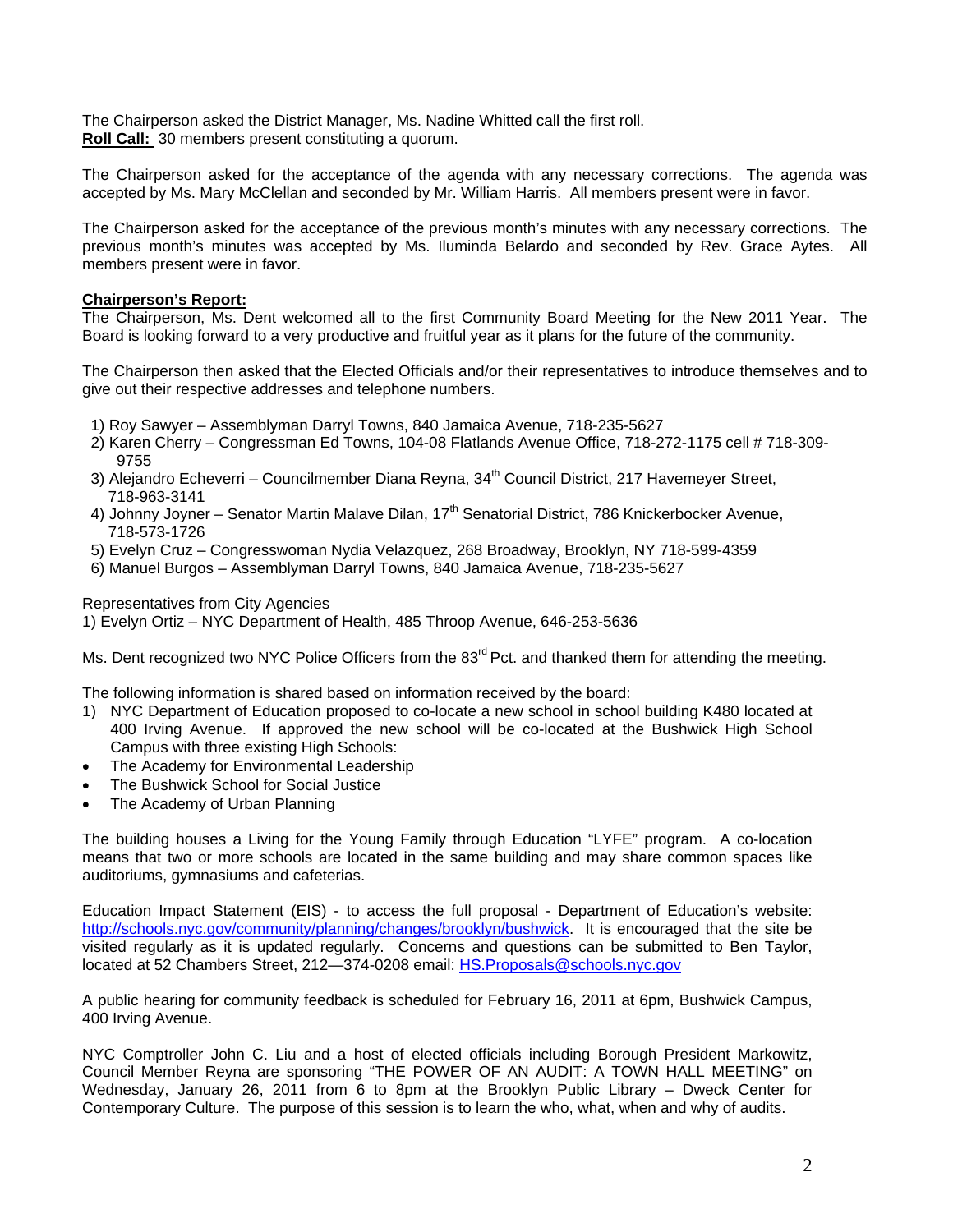Thursday, February 3, 2011 – Borough President Marty Markowitz will hold the annual State of the Address at 6pm. Location: Sunset Park High School, 153 35<sup>th</sup> Street (between 3<sup>rd</sup> and 4<sup>th</sup> Avenues) RSVP: 718-802-3530

HOPE (Homeless Outreach Populations Estimate – The Department of Homeless Services annually conduct a survey which allows the City to evaluate the effectiveness of current outreach strategies and allocate resources to where they are most needed. On Monday, January 31, 2011, the NYC Department of Homeless Services will conduct the Homeless Outreach Population Estimate. Volunteers are needed to canvass parks, subways, and other public spaces to count the number of people living unsheltered in the city. Just one night of your time will help collect vital information that is used by outreach teams to help homeless people leave the streets for a better life.

3,000 or more New Yorkers needed…volunteers who are 18 years old or older. Training will be provided in order for you to conduct the survey on the night of HOPE plus a quick, convenient online orientation when you register to give you the basics.

To sign up for the effort visit: www.nyc.gov/dhs and click on the HOPE logo.

## **District Managers Report:**

The Department of Sanitation – The Blizzard of 2010 Holiday Season has been the worst. Streets were not plowed, emergency vehicles such as ambulances and FDNY, NYPD vehicles were stuck on streets for days due to streets not being passable.

Even though the District still has not fully recovered from the Blizzard, garbage trucks have been coming through the local streets, however residents still do not know what is being picked up, causing many residents to miss collection. She encouraged that any complaints with collection be called into the community board office (718)628-8400

#### Meetings Attended:

NYC Council member Reyna along with the Department of Parks hosted a ceremony at Maria Hernandez Park that highlighted the replacement of trees that was lost during the September 2010 tornadoes.

NYPD Brooklyn North hosted a "Night Life" meeting in the District. The goal of the meeting was to assist nightlife owners in maintaining safe bars, lounges, clubs that are free from illegal activity including drug sales, underage drinking, over consumption of alcohol, violence, prostitution and sex offenses. Establishments that have New York State Liquor licenses were invited to meet with the NYPD to understand the importance of operating the said establishment the right way. Operators of these establishments had the opportunity to ask questions regarding issues like security, capacity, fines, etc.

## Borough Service Cabinet Meeting:

Mayor's Office of Citywide Event Coordination and Management – The office which processes the Street Activity Permits for block parties, street fairs, health fairs, etc., instituted the e-application for applying for events via the internet. The purpose was to eliminate the mounds of paper collected by this office as they process permits city wide.

Since the inception of this new procedure the borough of Brooklyn only had a 23% compliance rate. Therefore, it is a possibility that the day of applying through the community board's office for a permit may be gone. It is suggested that one must apply online or pick up an application at their office located at 100 Gold Street, New York, New York.

The NYC Department of Health and Mental Hygiene – Green Cart Program Coordinator announced that the Bushwick Community among others in Brooklyn has been legislated for the operation of Green Carts by vendors. Ms. Tammy Lee is willing to attend a meeting where the process and further information can be given. In order to be eligible to become a Green Cart operator one must have a permit.

The Health, Hospitals and Human Services Committee – Ms. Sharon Wong & Mr. Oscar Health discussed the Food and Fitness Partnership funded through The Kellogg Foundation. Their goals are: Community Food, School Food and Active Living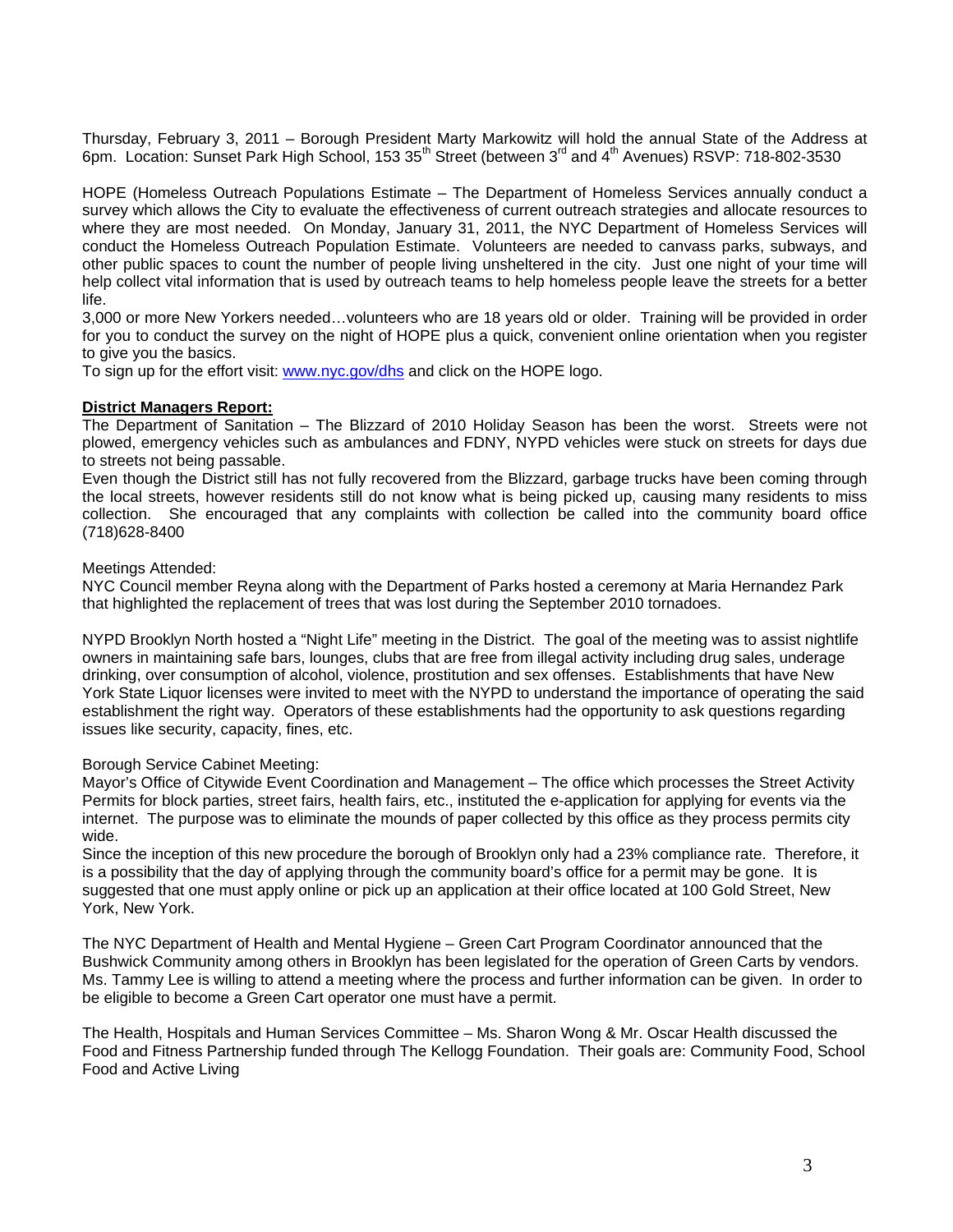Mr. Heath presented on the NYC Department of Health Healthy Bodegas Program –He is recruiting individual and organizations to adopt a local bodegas.

Community Board #4 Arts & Culture Committee hosted its first meeting on Wednesday, January 12, 2011 where a vision for the committee was discussed. After the meeting the board received a proposal for a project which will be handed to the committee.

Friday, January 14, 2011 – Achievement First hosted an open house for members of Community Board #4. The event was held at the I.S. 383 site. Members of the Achievement First team will be in attendance at the next Youth and Education Committee Meeting.

Bethel Evangelical Church located at 215 Cooper Street will offer an after school program from 3-5:30pm. Tutoring in the following subjects will be available: English, Math, Reading, Science, Social Studies, Computers, etc. for grades 3-12. Contact Mr. Claude Louis at 516-713-8910, email: clouis10@aol.com for more information. Spanish speaking person can contact: Rafael Vargas at 347-359-7530

Benton's Defensive Driving Academy – USA Driver Safety Course, save on auto insurance cost and reduce up to 4 traffic violation points from your driving record. Next Class Saturday, January 29, 2011. Location: Bethel Evangelical Church, 215 Cooper Street, Brooklyn, NY, 9am – 3pm, for more information call 718-455-0226

# **Committee Reports**

Arts and Culture (ACC), Ms. Laura Braslow - Chairperson: Meeting Held Wednesday, January 12, 2011 at 6:00PM, 315 Wyckoff Avenue

Goal: To be a place where people can come when looking for artist, creative, cultural people who can conduct programs in schools, daycares, afterschool programs, churches, etc.; organizations in the community who want to bring in more art and cultural programming and people who want to provided that programming. This will be a way to provide information and exchanged information through the board.

The Committee would also like to work with the Civic and Religious Committee to bring more Arts and Culture in the upcoming parade in June.

Health Hospital & Human Services (HHH), Ms. Mary McClellan - Chairperson: Meeting Held Monday, January 12, 2011 at 4PM, 315 Wyckoff Avenue

Thanked Mr. Oscar Heath & Ms. Sharon Wong for coming to the meeting and discussing how we can have healthy foods in the community so that the health issues that the community faces can be remedied.

## **Announcements:**

Alejandro Echeverri, Council Member Diana Reyna – Invites you to the South Bushwick Residents Association Monthly Meeting. "Let's Talk about **JOBS**", Wednesday, January 26, 2011, 6-7:30PM Location: Dekalb Public Library, 790 Bushwick Avenue, Brooklyn, NY 11221

Please Join: Department of Labor, St. Nick's Alliance Workforce, and Non Traditional Employment for Women.

- Learn what programs are available to help you get a job
- Learn about exciting new job opportunities in your city
- Learn how to make yourself more marketable in today's competitive job market
- And more

Saturday, January 29, 2011 – Health Fair 12-3PM for more information contact Alejandro Echeverri at 718-963- 3141

Speaker Christine C. Quinn and the Borough President Marty Markowitz with Council Member Sara M. Gonzalez invite you to attend an Adult Education Fair – Wednesday, February 2<sup>nd</sup>, 2011, 4-8PM Location: Brooklyn Borough Hall, 209 Joralemon Street, Brooklyn, New York 11201

Early Registration for GED classes will be available, Pre-GED test screening will be offered at 4:30PM and 6:30PM! For more information call 212-788-9221 or email: events@council.nyc.gov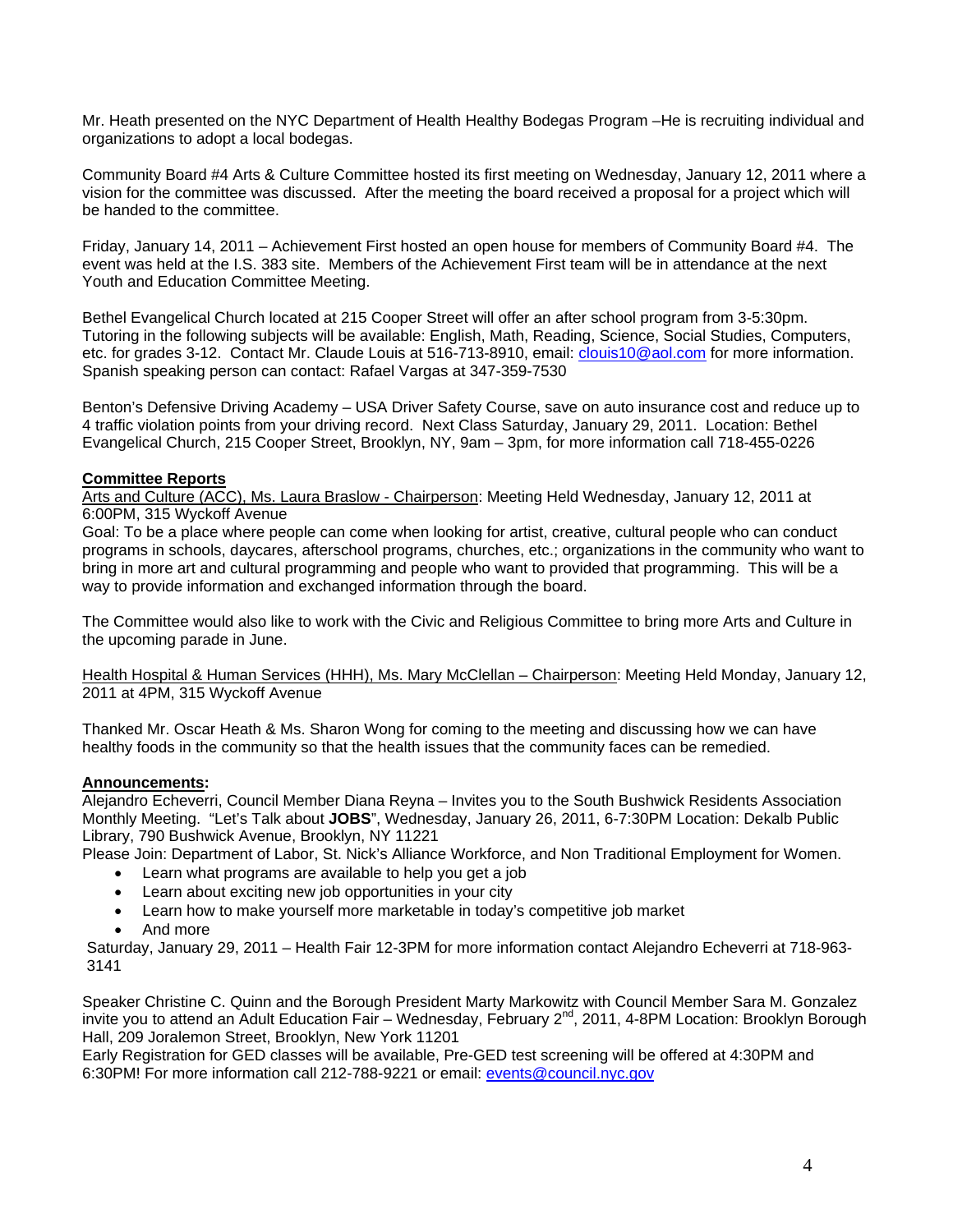Ms. D. Humphrey, Achievement First – Now Accepting Applications for Kindergarten, 1<sup>st</sup> or 5<sup>th</sup> Grade Locations: 125 Covert Street & 1300 Greene Avenue Information Sessions: Wednesday, January 12 @ 6pm Wednesday, February 10 @ 6pm Saturday, March 12 @ 10 @ 10am For more information: www.achievementfirst.org/enroll

Barbara Smith, 83<sup>rd</sup> Precinct Council President: Thanked everyone for their support in making her fund raiser a success.

Manuel Burgos – First Annual Northeast Brooklyn Women's Leadership Breakfast, Assembly Member Darryl C. Towns Invites you Saturday, January 22, 2011 at 8:30am Location: 11-13 Crescent Street, corner of Jamaica Avenue in Brooklyn. Topics include: Improving the participation of women in all areas of government, Supporting issues that affect and benefit women in New York State, the State Budget and services for women, Legislation that affects women, Women's Health, Minority and Women Business Enterprises (MWBE)

United Methodist Church - The First Annual Bushwick/Bed Stuy Family Health & Fitness Fair – Saturday, February 12<sup>th</sup>, 11am-2pm Location: 1139 Bushwick Avenue between Madison & Putnam Streets Special membership offers from the local fitness centers, boxing gyms, dance studios, karate schools, etc. and free giveaways. Sponsored by Assemblyman Darryl C. Towns, Bushwick Parish United Methodist Church, Wyckoff Heights Medical Center, Health Plus, Health First

Jason Andrew, Storefront – "Mary Judge" Pop-Oculus, Opening Reception Friday, January 28, 2011, 6-9pm, 16 Wilson Avenue, www.storefrontbk.com

Carlos Magnani & David Stern, First Investors: First Investors goal is to help person achieve their financial goals. Goals such as funding a child's education, building a retirement nest egg, saving money on taxes, and helping to ensure a family's financial security.

Looking for a job? First Investors are hiring!!! For more information contact Carlos Magnani at 212-563-2600 ext 335 or David Stern at 212-563-2600 ext. 211

Mary McClellan, Community Representative of Broadway Bushwick Community Coalition: The coalition's monthly meeting is cancelled for Thursday, January, 20, 2011 due to a number of members being ill. The next meeting will be held Thursday, February 17, 2011 at 871 Bushwick Avenue (corner of Himrod Street) at 7pm. Ms. McClellan also mentioned that there have to be a way to get the pool that is not being used opened at the Bushwick Campus High School.

Sharriff Geter, S & S Security Training & Services – Be eligible for immediate hiring of security officers! , 1198 Myrtle Avenue, for more information 718-919-2642

Sharline Moore, National Council of Negro Women, Inc. Brooklyn Section – On Saturday, April 30, 2011, the National Council of Negro Women, Inc. will honor ten young achievers who exemplify the legacy of the founder, Dr. Mary McLeod Bethune, through their dedication and commitment to their church, community and school. They will also honor one young person who has continued to persevere or who has turned his or her life around despite adversity. This particular honoree will receive the Odessa L. Skeene award. The award ceremony will take place at the Annual Harambee Achievement Awards Celebration.

The nominee should meet the following requirements:

- 1. Must be between the ages of 13 and 18
- 2. Must be attending school/college, enrolled in a continuing education job training program or be employed and has demonstrated a desire to achieve
- 3. Must be active in his or her church
- 4. Must demonstrate community involvement by contributing to the betterment of the immediate community and its residents